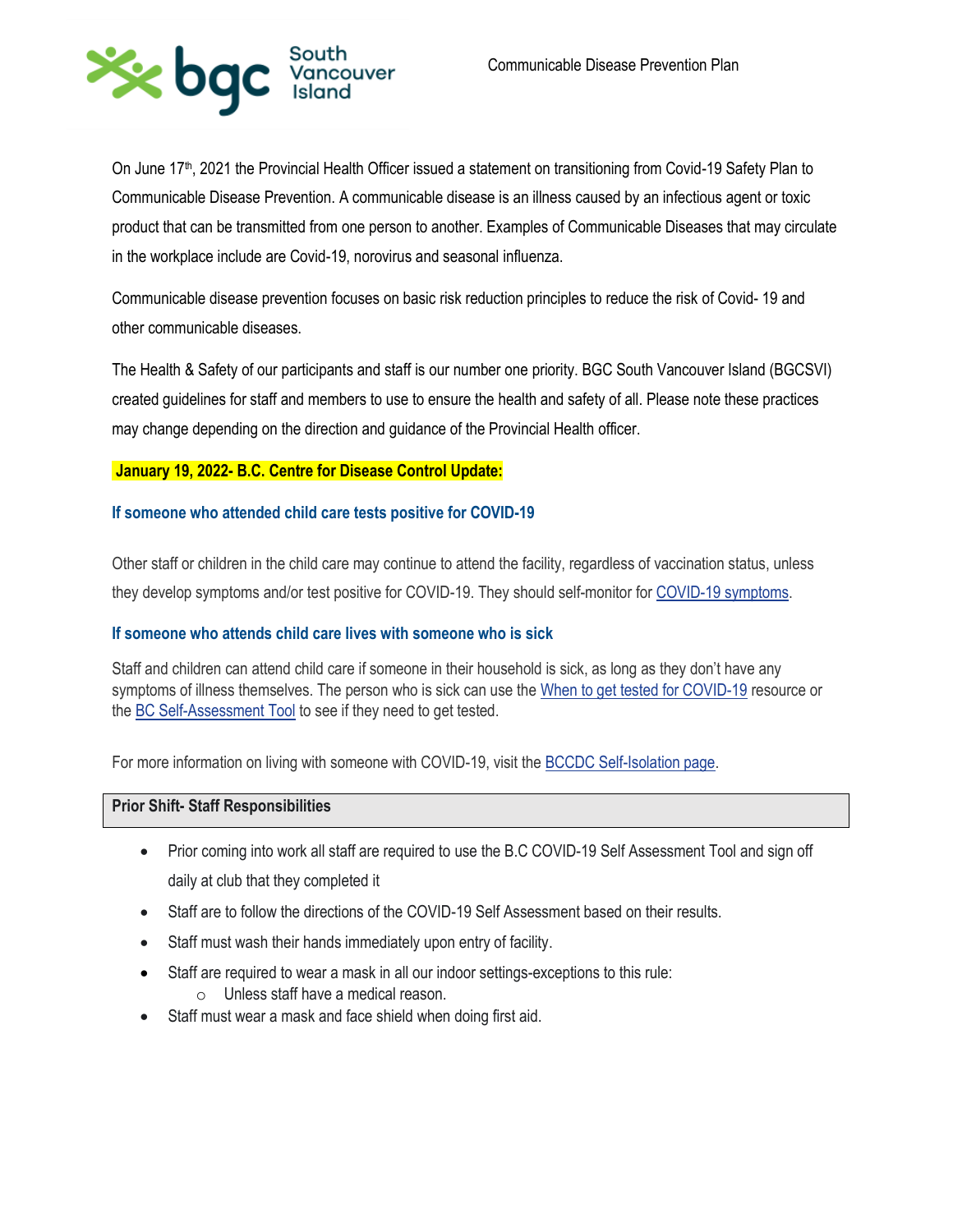## **Prior Program-Participant/Family Responsibilities**

 Parents and guardians must assess their child daily for symptoms of common cold, influenza, COVID-19, and or any other infectious respiratory disease before sending them to child care. Staff will ask guardians daily if they have completed the COVID Self Assessment test, staff will then keep record of this in our daily attendance (in programs where this allows i.e. Day Camp, morning care).

In programs where staff don't communicate directly with guardians at transfer of care. Staff will do a health assessment with the participant attending program prior them boarding the bus and/or coming inside our facility. Staff will initial that this has taken place on the attendance sheet. If a participant is not feeling well, staff will contact guardian for immediate pick up.

- If parent or guardian is unaware if their child should self isolate, you should take the BC COVID-19 Self Assessment Tool and/or contact your physician to be assessed for COVID-19.
- All personal items must be labelled to avoid accidental sharing.
- All participants be required to wear a mask in our indoor settings, exceptions to this rule:
	- o Unless participants have a medical reason

## **Drop off-Facility Specific**

Each facility will have a slightly different drop off procedure based on the specific program. All will have designated markers identifying appropriate social distancing (2 meters apart).

- **BGCSVI Harbourside**.**Club-** Please use the far stair case and walk in one direction along the deck towards the main door. There will be arrows marked for one-way usage, as well as tape marks every two meters in case of a line. You will then check in with the staff through the window. At this time, you will communicate any necessary information to staff and verbally agree to the health statement below. Participants will enter through the main door. Parents/guardians will not be permitted into club and staff will sign the participant in when checking in with the parent/guardian.
- **BGCSVI Central Saanich Club**-Parents/guardians will not be allowed in program space. They will be asked to pick up/drop off children at our side entrance (the covered area), and verbally agree to the health statement below and communicate any necessary information to the staff at the entrance of the club. Participants will enter into program once parent/guardian has signed them in. Parents must stand at designated markers for check in.
- **BGCSVI Metchosin Club-** Program parents/guardians will not enter club spaces, they will drop-off children, then verbally agree to the health statement below.
	- **EXECT:** Licensed Nature Based Program Please come to Club House door
- **BGCSVI Westshore Club-** Parents/guardians will bring their kids to the glass club doors only, not through the building, where a staff will be waiting to sign them in at a table. If multiple families are dropping off at the same time, 2 metre chalk lines will be drawn daily to ensure social distancing. Parents will not be allowed in the club space. Parents/guardians will verbally agree to health statement below.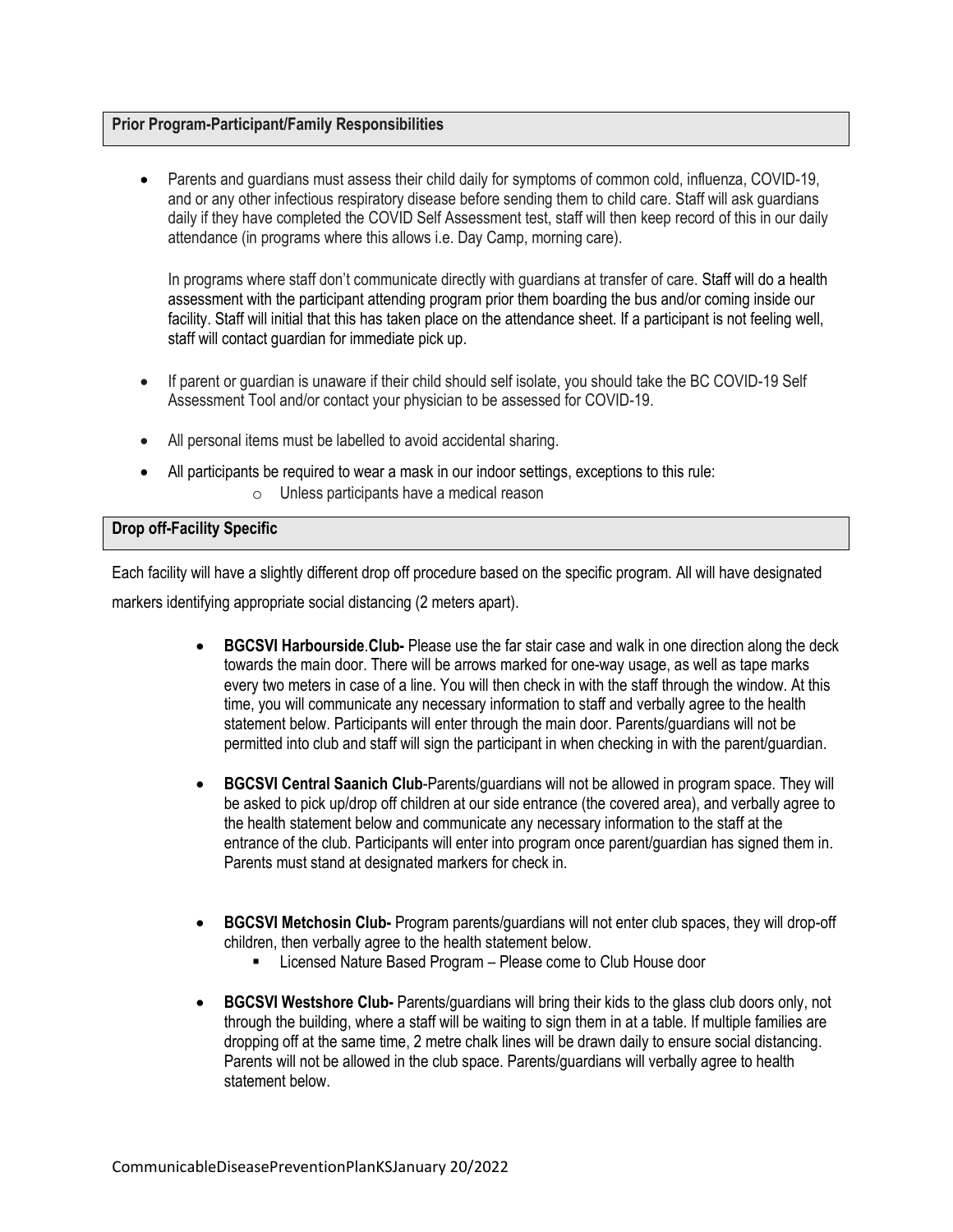- **BGCSVI Crystal View Club-** Before School, parents/guardians can call the club phone or knock on the glass windows of the club room and a staff will come out to sign in your child. Parents/guardians will not be allowed in the school. Parents/guardians will also verbally agree to health statement below. After school, the participants will come directly into the club room. At pickup please text/call the club phone and a staff member will get your child ready to go and bring them outside the front doors to the school.
- **BGCSVI Millstream Club** before School, parents will call club phone upon arrival and a staff will come out the main club door and sign in your child and verbally agree to health statement below. Parents/guardians will not be allowed inside club space. After school, parents will call the club phone and a staff will bring your child out to the same main club door.

**Note:** If participant appears sick during drop off, parents will be asked to take their child home and be assessed for COVID-19 by using the self-assessment tool at[: https://bc.thrive.health/](https://bc.thrive.health/) and/or utilizing 811 or their medical practitioner.

Participants will immediately wash their hands before coming into the club room or spaces and put their personal belongings into their marked cubby designated space.

## **Program Activities**

- Social distancing, handwashing, cough and sneeze etiquette activities will be played with the participants on the first morning or when any new participants join program.
- The physical space has been set up to support physical distancing, such as labelled work areas, tables and play areas are designed to encourage physical distancing.
- Each participant will have their own labelled spot at a table and chair inside the club room for all activities, snack, lunch etc.
- The amount of participants using each item (toy, table, etc.) will be monitored to ensure appropriate social distancing.
- Each participant will have their own activity kit (scissors, markers, paper etc.) where available
- Every activity will promote social distancing.
- Minimal toys will be available and they will be sanitized between each participant use and at the end of every day.
- Only toys/equipment that can be easily sanitized will be available for play.
- Toys from home will not be permitted.
- Windows and doors will remain open (weather permitted) to ensure adequate ventilation.
- Staff will minimize the frequency of direct physical contact with children and encourage children to minimize physical contact with each other. All activities will support social distancing.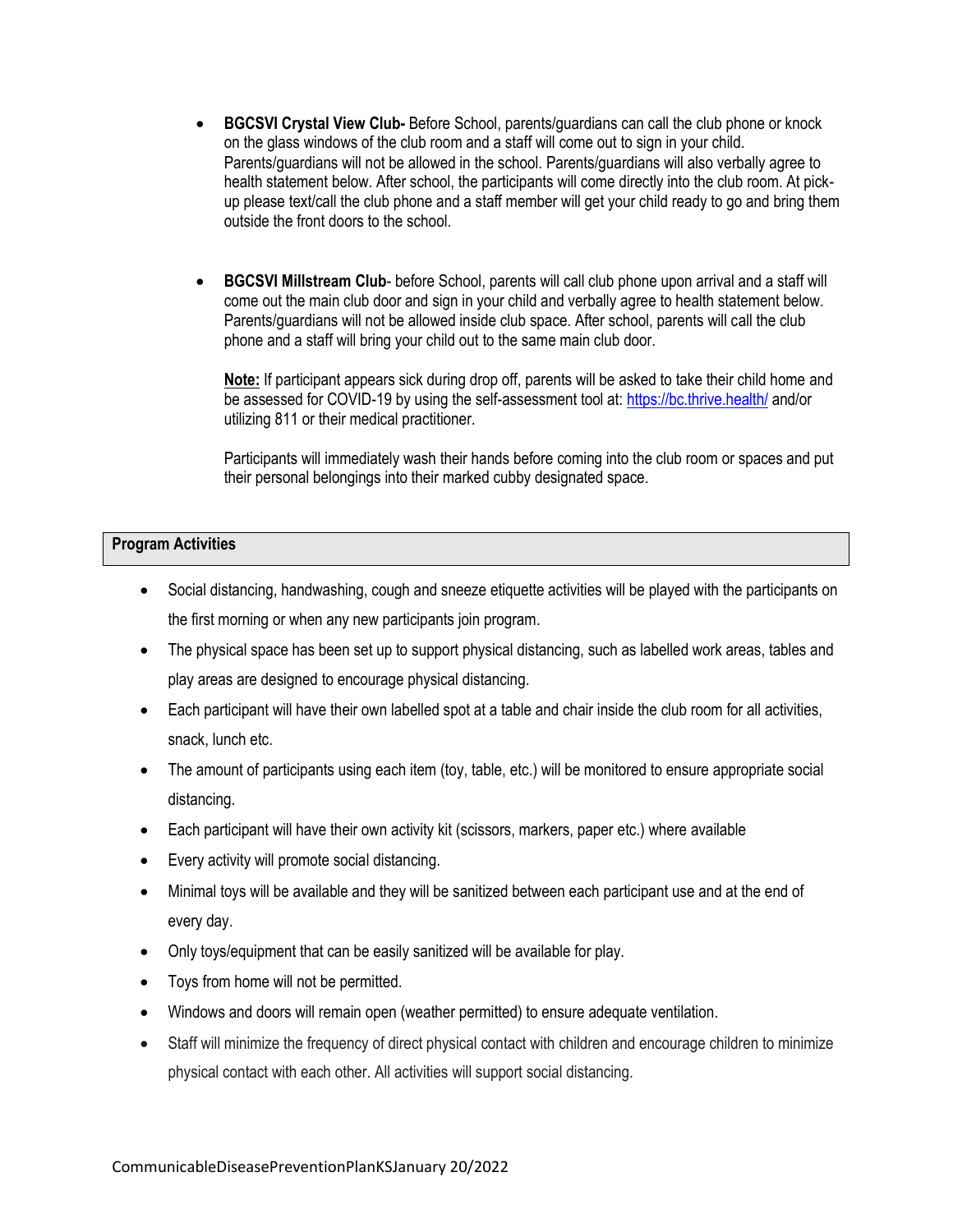#### **Outside Play**

- Minimal equipment will be used. Equipment will be sanitized between each participant (where applicable).
- Participants will be reminded of social distancing (2meters/6 feet). Activities will be planned to support social distancing.
- Scheduled activities will be planned to limit bottlenecks in transition periods.
- Masks outside will be worn when social distancing cannot be maintained

# **Snack/Meal Time**

- Children will have a designated meal spot that supports social distancing.
- Children are not allowed to share food.
- Ensure to send reusable water bottles.
- Snacks will be provided in the after school program staff will wash hands prior prepping snack and will be put out on children's designated table surface (which will be cleaned prior and after snack time)

#### **Handwashing**

- Everyone is required at a minimum to wash their hands when entering the facility, before and after eating, before going and after coming back inside from activity, after using the washroom, after coughing or sneezing, when hands are visibly dirty and before going home at end of day.
- Staff will also carry hand sanitizer to be used where areas of hand washing are unavailable, and provided under staff supervision. Please advise staff if you don't want your child to use hand sanitizer.

## **Cleaning Protocols**

- Each facility will have 1:9 bleach and water solutions and will only be used at the end of each day.
- Each facility will have a "how to" disinfect toys daily instructions, which staff must follow and sign off on.
- Soap and water will be used throughout the day as to not cause any irritation to the staff or participants.
- The dishwasher will be used throughout the day to clean toys (toys that are easily sanitized will be used).
- High touch surfaces will be cleaned at least twice daily. These include: door knobs, light switches, faucet handles, table counters, chairs and high use toys.
- Garbage will be emptied daily.
- Staff will use disposable gloves when cleaning blood or bodily fluids such as vomit. Staff will wash hands prior and after using gloves.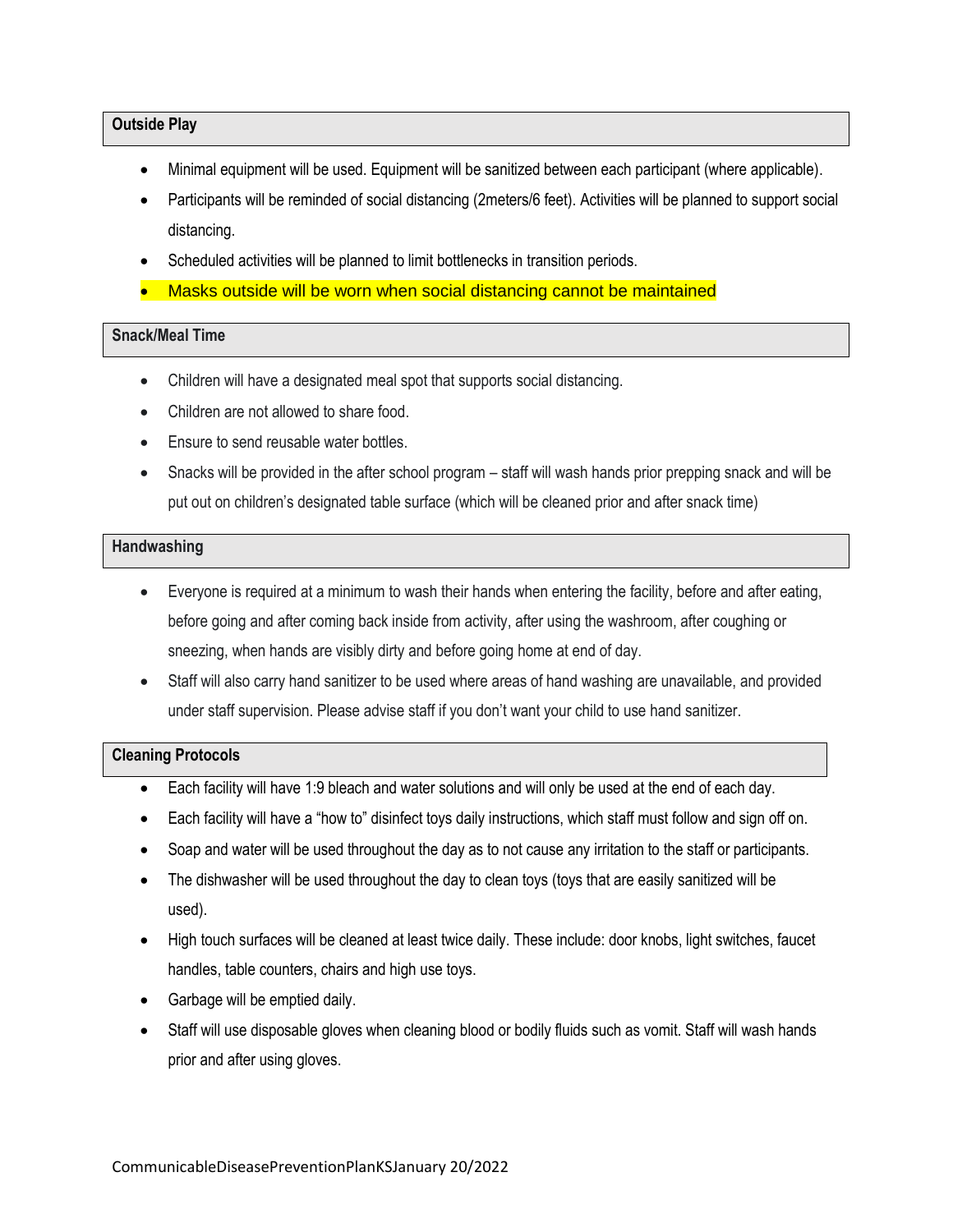## **Pick Up-School Specific**

- o John Stubbs Middle School
	- $\circ$  Staff will pick up youth at the bus loop located at the front of the school. Staff are not allowed to enter the school, please ensure youth are waiting at the pickup location (Canadian flag pole – front right of school) at the pre-determined time (2:40pm).
- o BGCSVI Westshore Club pick-up at Millstream Elementary
	- Staff will pick up youth outside of gymnasium doors on the front side of the school. Staff are not allowed to enter the school, please ensure youth are waiting at the pickup location at the pre-determined time.
- o Sangster Elementary
	- $\circ$  Staff will pick up at the requested pickup location designated by the school, then walk to the bus.
- o Wishart Elementary
	- $\circ$  Staff will pick up at the requested pickup location designated by the school
- o Brentwood Bay Elementary
	- $\circ$  Staff will pick up at the requested pickup location designated by the school
	- $\circ$  The group will wait in a socially distanced line up for all participants.
	- $\circ$  The group will immediately go back to the club facility and wash their hands.
- o Macaulay Elementary
	- $\circ$  Staff will pick up the participants from school and stay inside the tennis court to play (weather permitting)
	- $\circ$  All children will be required to hand sanitize as they come into the tennis court.
	- $\circ$  When it is time to go in the group will wait in a socially distanced line up for all participants.
	- $\circ$  The group will wash their hands as they come back into the club facility.

# **Parents/guardians are expected to complete the daily Health Check prior sending their children to school/program. When children come into program directly from school staff will ask participants how they are feeling prior entry into program.**

## **Pick Up-Facility Specific**

- $\circ$  The pickup procedure will be the same as the drop off procedure for each individual facility.
- $\circ$  Any communication about the day will happen via phone or 2 meters/six feet away.
- o Participants and staff will wash their hands before leaving club.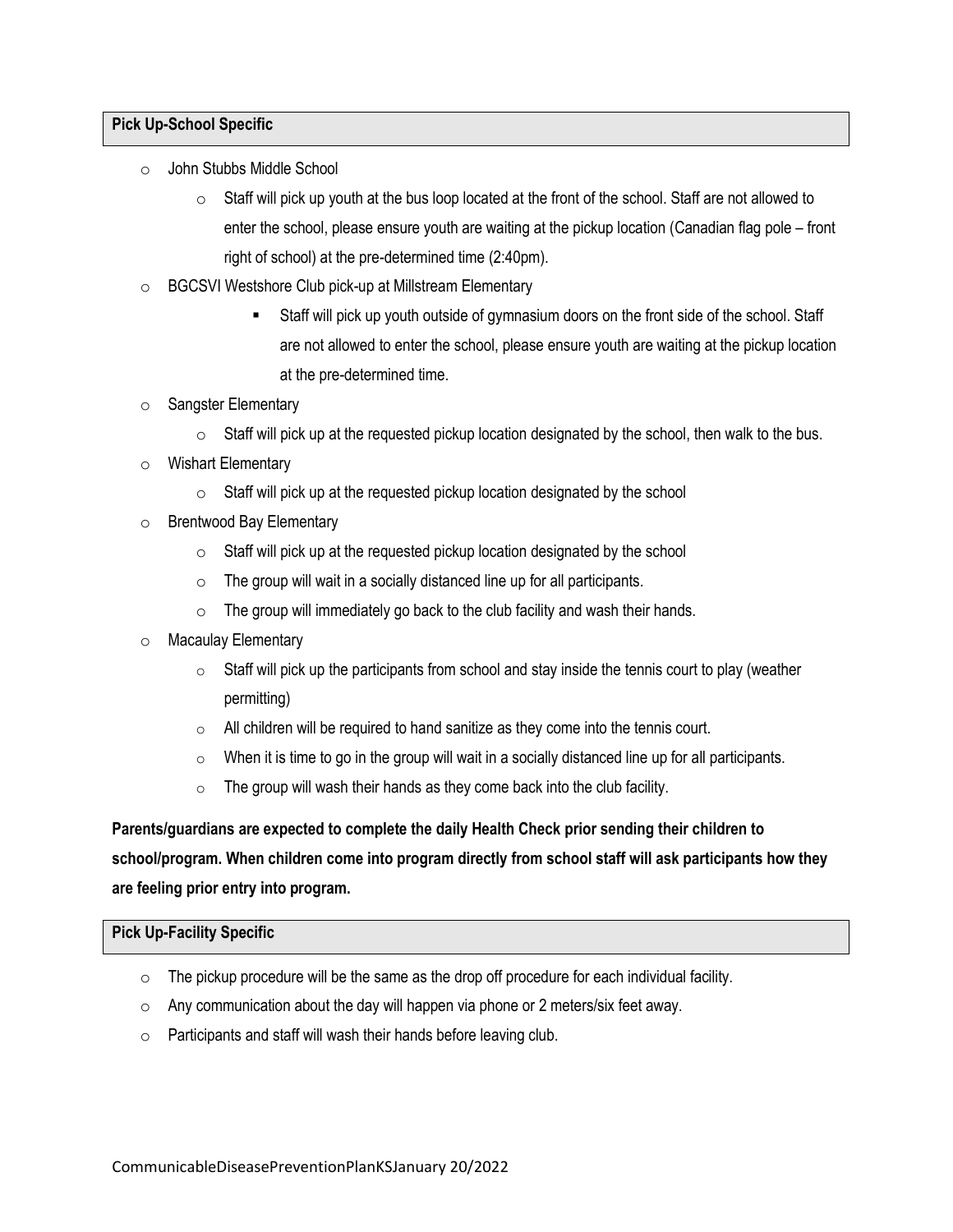## **Agency Vehicles- Out trips**

- All staff and participants will be required to wear a mask.
- Participants will have their names on designated seats.
- Staff and participants will wash hands prior and after using agency transportation
- Seats will get cleaned at the end of each day at a minimum

#### **Behaviour Management**

- In relation to our Positive Behaviour Support Protocols Philosophy:
	- $\circ$  If your child is deliberately invading staff or participants personal space, we will follow our Normative Development Conflict 3-step resolutions as stated above. Depending on the severity of the behaviour we may go from step 1 to step 3. In relation, depending on severity of the child's behaviour, our management has the right to refuse service.

## **Isolation/Sick Child Procedure**

- If a participant is feeling ill during program staff will call parent/guardian to come pick up their child immediately. Please note staff will assess each situation, as some sickness may be related to anxieties/allergies/or other non-related COVID-19 illness.
- While the participant is waiting to be picked up they will be moved into a designated sick room/space to ensure social distancing and health and safety of all.
- While the participant is waiting they will be directly supervised by a staff member and be provided with a quiet and clean resting area.
- Staff will wear a Protective Face Shield when administering First Aid. The Face Shield will be disinfected prior and after each use.
- Designated sick area will be disinfected after child is picked up or at end of day.
- Additionally, our regular health and wellness policy stands: It is the staff's obligation to contact a parent/guardian if they determine a participant is sick.
- Children with any underlying health concerns must be cleared by your General Practitioner before attending program.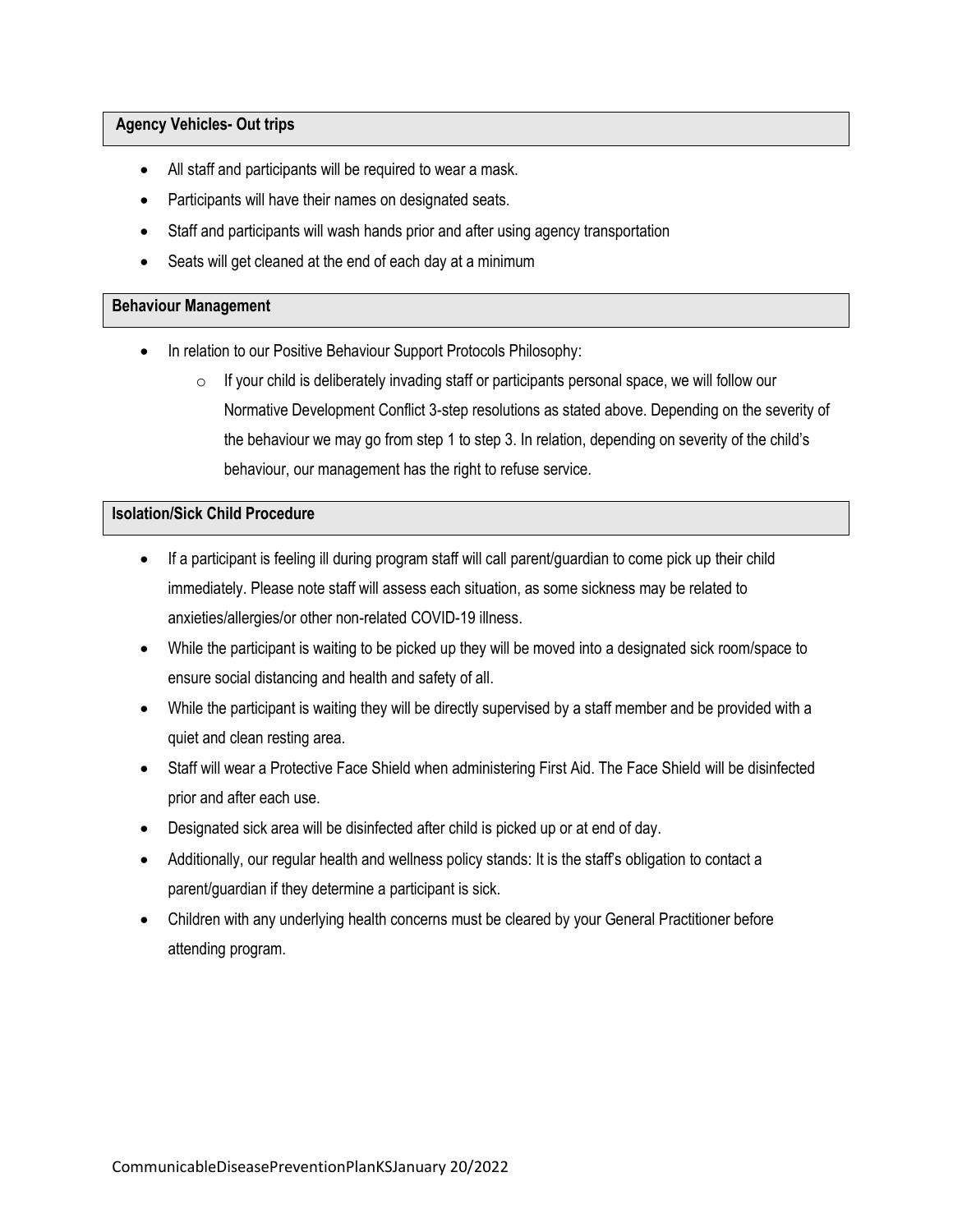## **Ending Isolation if you are fully vaccinated OR less than 18 years of age.**

If you tested positive and are managing your illness at home you can end isolation when all three of these conditions are met:

- 1. At least **5 days** have passed since your symptoms started, or from test date if you did not have symptoms.
- 2. Fever has resolved without the use of fever-reducing medication, such as acetaminophen or ibuprofen.
- 3. Symptoms have improved.

You should avoid non-essential visits to higher risk settings such as long term care facilities and gatherings, for another 5 days after ending isolation.

Fully vaccinated means you received both doses of a 2-dose series (e.g. AstraZeneca, Pfizer, or Moderna vaccine) or it has been more than 14 days since you received a single dose of a 1-dose series (e.g. Janssen/ Johnson and Johnson).

## **Closures**

- To ensure the health and safety of every individual utilizing our club space, no one will be allowed in the building with an illness. Therefore, we may need to cancel our program with short notice due to insufficient staffing. You will be refunded if this should need to happen. Please ensure you plan for a Plan B for care for these unforeseen circumstances,
- Any other closures will be directed by the Medical Health Officer (MHO), which a refund will be granted.

## **Programs in Schools**

Programs that are operated on school grounds staff will work with school personnel to ensure consistent Health & Safety Practices.